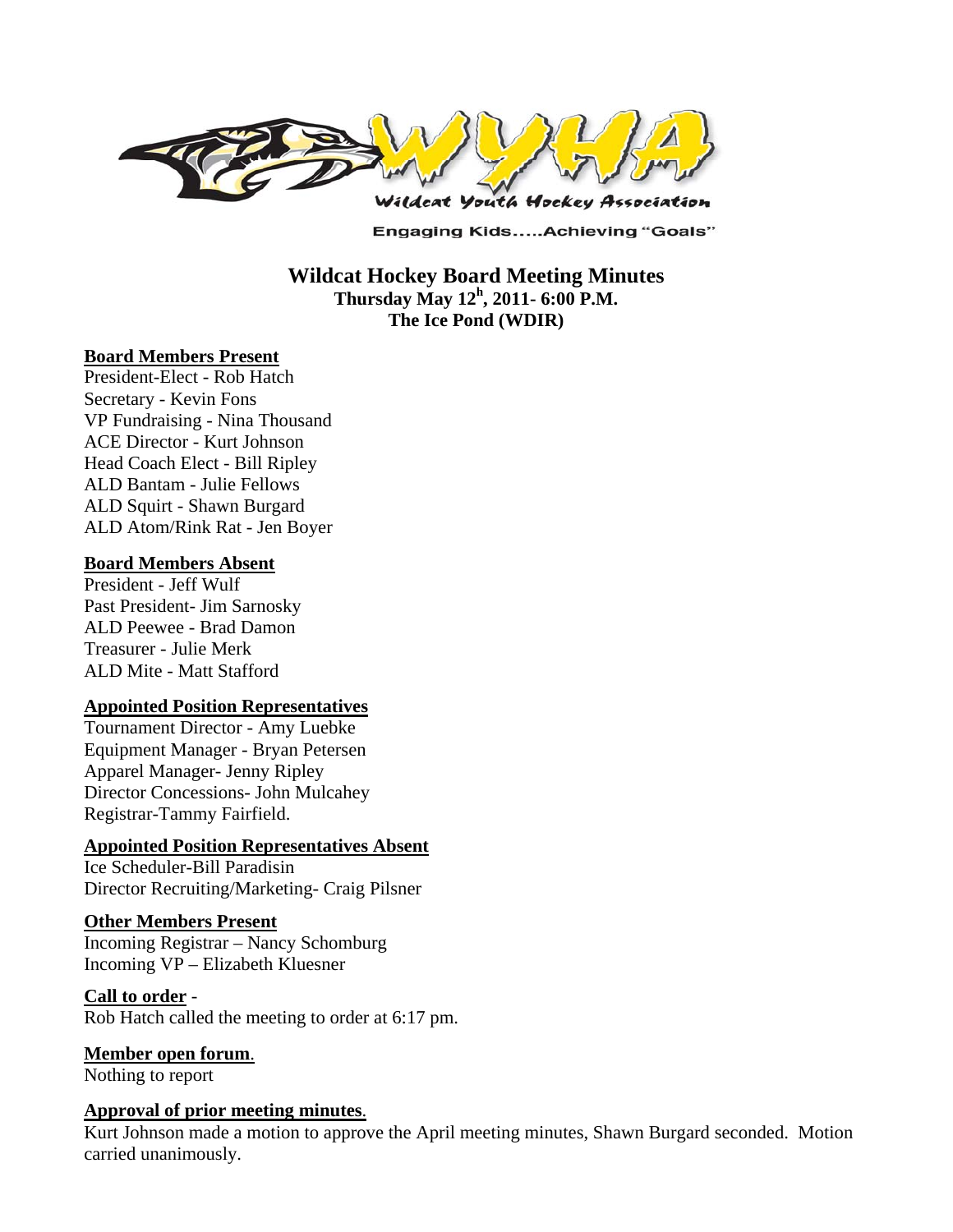### **Approval of agenda**

Nina Thousand made a motion to approve the agenda with additions, Kevin Fons seconded. Motion carried unanimously.

### **Approval of bills –**

Nina Thousand made a motion to approve the Capital Skating School bill, Kurt Johnson seconded. Motion carried unanimously.

### **Reports:**

**Treasurer:**  Reviewed Current Statements.

**LTP:**  Nothing to report

# **Atom/Rink Rat:**

Nothing to report

**Mite ALD :.**  Nothing to report.

**Squirt ALD:**  Nothing to report.

**Pee Wee :**  Nothing to report.

**Bantam:**  Nothing to report.

# **Equipment :**

Bryan will draft guidelines for rental equipment fees for next season. First year skaters get priority. Will schedule a pickup for Learn to play and other rentals the last day of Learn to Play at the Rink.

# **Fundraising:**

- Annual Appeal letter, make some minor changes, schedule to send in November timeframe.
- There are some spots left for Parade of Homes, Nina will e-mail availability.
- We have been selected to receive up to \$2000 for tournaments related to the Waunakee tourism grant.

# **Apparel:**

Will use 2 part forms this year for orders.

# **Registrar-**

Need folders back from the team managers - ALD's to send out e-mail to their team managers to drop them off at the rink.

Online registration is open.

#### **Ice scheduler-**

Nothing to report.

# **Tournament Director:**

Tentative tournaments – End of February (Squirt A  $\beta$ ), depending on if we get the PeeWee B State, we will have that tournament of a Mite tournament / Jamboree.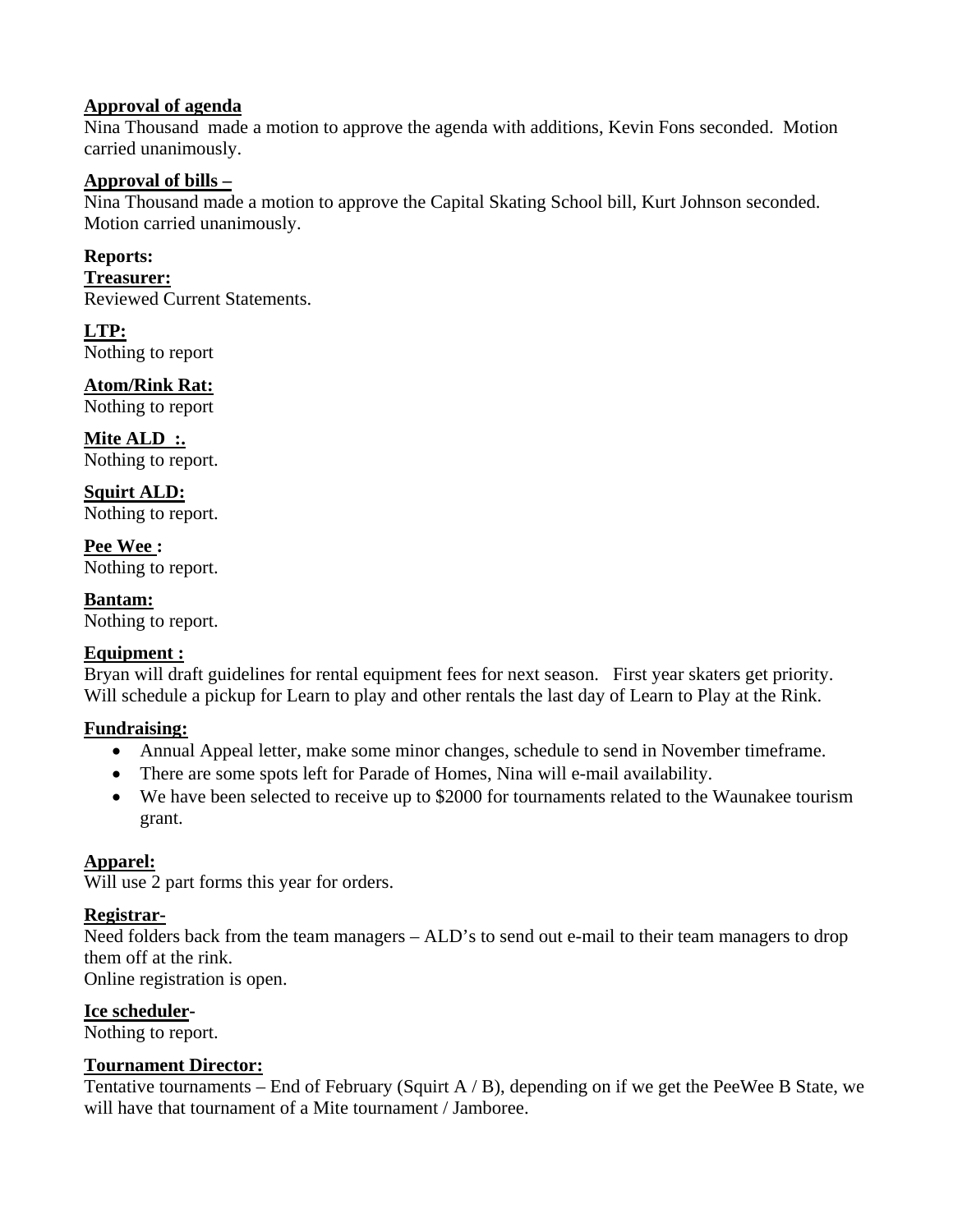# **Marketing Director:**

Nothing to report

### **Ace Director / Head Coach Elect:**

- Spring LTP update meeting with Cap Skating next week.
- $\bullet$  CEP Guidelines for next year
	- o Bill explained what he knew, will learn more at the WAHA annual meeting
	- o Review policy on Student Coaches to see if it has changed
- Updates from WAHA meeting
	- o McFarland going to Division 2 with us, Stoughton, and Janesville
	- o Voting at Annual Meeting to eliminate Mite State Tournament
	- $\circ$  Playdowns February 4<sup>th</sup> and 5<sup>th</sup>.

#### **Concessions Director:**

Nothing to report

# **Old Business:**

Concessions sub-committee recommendations Waiting on final numbers – will revisit in June.

Jersey sub-committee recommendations

Reviewing options, plan to start with new Squirts in 2012/2013. We do not have enough numbers to assign Jerseys the way we currently do now. Will continue to research and refine, looking at rental fees, club supplying jerseys, other options.

#### ADM sub-committee update/discussion

Gave a brief update, not many changes at this time.

#### Open Appointed Positions (Need to start recruiting harder)

Equipment Manager – OPEN – Need to Recruit Marketing Director – OPEN – Need to Recruit Concessions Director - OPEN – Need to Recruit Apparel Manager – Jen Boyer, Sue Pasinato Ice Scheduler – Bill Paradisin Tournament Director – Mike Thompson Registrar – Nancy Schomburg

# Parent Handbook Revisions:

Kevin sent out again for review.

#### **New Business:**

Ice needs update for all levels for 2011/2012 Will discuss in the subcommittee this month.

#### Parades

Tammy Fairfield will organize the Deforest  $4<sup>th</sup>$  of July Parade Need a Volunteer for the Waunafest Parade.

Tryouts (Squirt and above) Pre-tryout practices 9/11/11 and 9/18/11